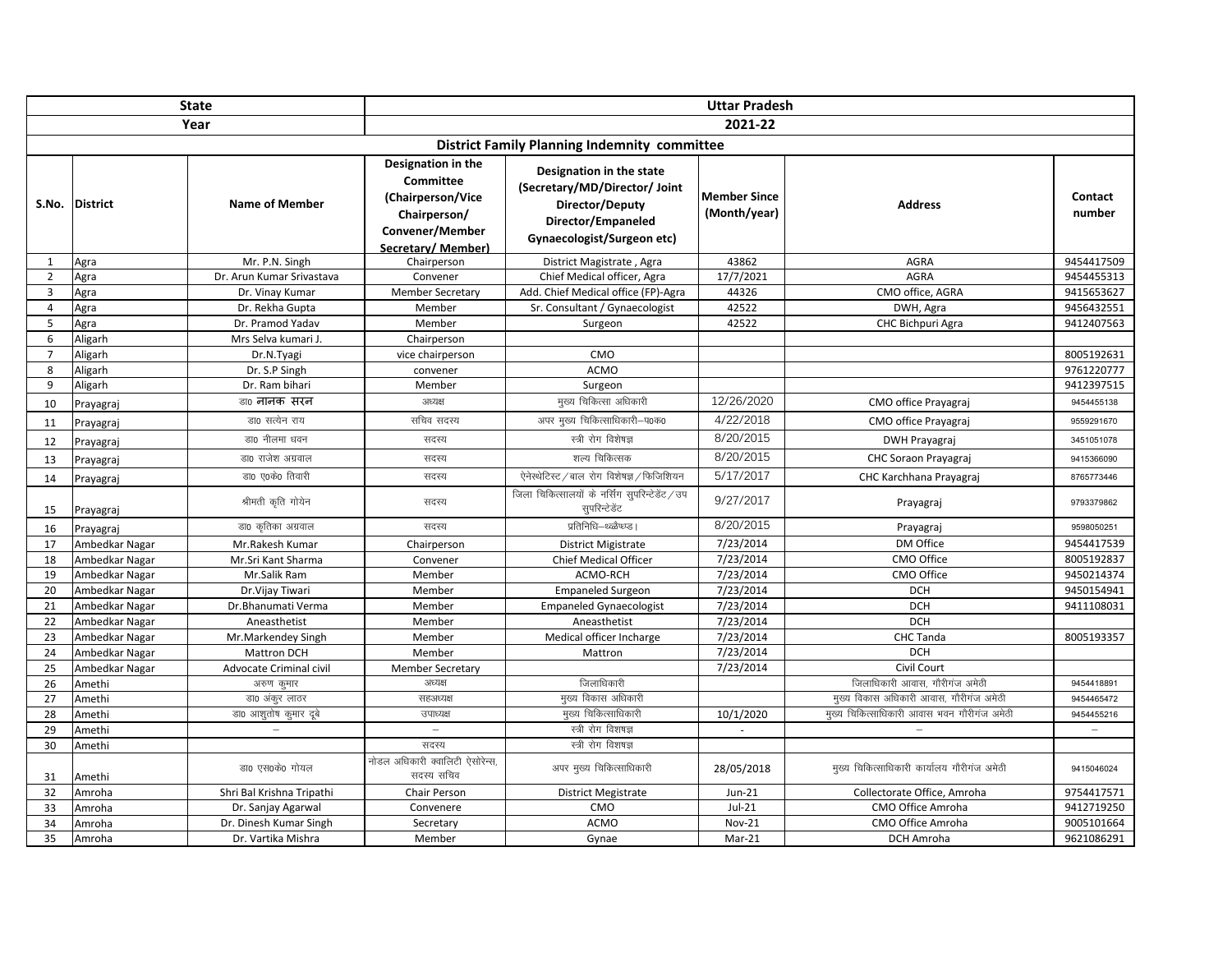| 36 | Amroha        | Dr. Pallavi Gangwar       | Member                  | LMO                                                              | Mar-20       | CHC Amroha                           | 9412719451 |
|----|---------------|---------------------------|-------------------------|------------------------------------------------------------------|--------------|--------------------------------------|------------|
| 37 | Auraiya       | <b>SUNEEL KUMAR VERMA</b> | <b>CHAIRPERSON</b>      | <b>DM</b>                                                        | $Jan-21$     | <b>AURAIYA</b>                       |            |
| 38 | Auraiya       | DR. ARCHANA SRIVASTAV     | CONVENER                | CMO                                                              | MAR. 2020    | <b>AURAIYA</b>                       | 8005192634 |
| 39 | Auraiya       | DR. Shishir Puri          | <b>SECRETARY MEMBER</b> | <b>ACMO</b>                                                      | 2021         | <b>AURAIYA</b>                       |            |
| 40 | Auraiya       | DR. Manju                 | <b>MEMBER</b>           | ACMO                                                             | 2022         | <b>AURAIYA</b>                       |            |
| 41 | Ayodhya       | Anuj Kumar Jha            | President               | <b>District Magistrate</b>                                       | 2019         | DM office                            | 9454417541 |
| 42 | Ayodhya       | Dr Ghanshyam Singh        | Convenor                | CMO                                                              | 2019         | CMO office                           | 8005192652 |
| 43 | Ayodhya       | Dr RK Saxena              | <b>Member Secretary</b> | ACMO                                                             | 2021         | CMO office                           | 9450390159 |
| 44 | Ayodhya       | Dr Joya Verma             | Member                  | <b>DGO</b>                                                       | 2020         | <b>DWH</b>                           | 8953939958 |
| 45 | Ayodhya       | Dr AK Sinha               | Member                  | Surgeon                                                          | 2017         | <b>DMH</b>                           | 9415332106 |
| 46 | Azamgarh      | Shri Amrit Tripathi       | Chairperson             | District Magistrate                                              | 01.06.2020   | Office District Magistrate, Azamgarh | 9415020305 |
| 47 | Azamgarh      | Dr I.N.Tiwari             | Convener                | <b>Chief Medical Officer</b>                                     | 26.03.2019   | CMO Office, Azamgarh                 | 8005192635 |
| 48 | Azamgarh      | Dr Sanjay Kumar           | Member Secretarty       | <b>ACMO</b>                                                      | 29.11.2016   | CMO Office, Azamgarh                 | 7376445675 |
| 49 | Azamgarh      | Dr Aslam                  | Member                  | Gynaecologist                                                    | 29.11.2016   | DWH- Azamgarh                        |            |
| 50 | Azamgarh      | Dr Brajesh Patel          | Member                  | Surgeon                                                          | 29.11.2016   | CHC -Bilariyaganj                    | 9415846367 |
| 51 | Badaun        | Mrs. Deepa Ranjan         | Chairperson             | <b>DM</b>                                                        |              | Budaun                               | 9454417525 |
| 52 | Badaun        | Dr. Pradeep Varshney      | Member                  | CMO                                                              | ÷.           | CMO Office<br>District Budaun        | 8005192645 |
| 53 | Badaun        | Dr. Anil Kumar Sharma     | Member                  | ACMO (RCH)                                                       |              | CMO Office<br>District Budaun        | 9927551122 |
| 54 | Baghpat       | DR DINESH KUMAR           | CONVENER                | CMO                                                              | $Jan-20$     | <b>CMO OFFICE</b>                    | 7060263131 |
| 55 | Baghpat       | DR BHUJVEER SINGH         | <b>MEMBER</b>           | <b>ACMO</b>                                                      | $Jun-18$     | <b>CMO OFFICE</b>                    | 7300757455 |
| 56 | Baghpat       | DR ANJU BALA              | <b>MEMBER</b>           | <b>GYNAE</b>                                                     | $Jun-18$     | <b>CMO OFFICE</b>                    | 9837118757 |
| 57 | Baghpat       | DR. JITENDRA YADAV        | <b>MEMBER</b>           | SURGEON                                                          | $Jun-18$     | <b>CMO OFFICE</b>                    | 9719014796 |
| 58 | Bahraich      | Dr. Dinesh Chandra        | Chairperson             | <b>DM</b>                                                        | $Jun-21$     | DM office Bahraich                   | 9450017535 |
| 59 | Bahraich      | Dr.Satish kumar singh     | Convener                | CMO                                                              | Aug- $21$    | CMO office Bahraich                  | 8005192637 |
| 60 | Bahraich      | Dr.Sukriti                | member                  | Gynaecologist                                                    | Oct-20       | Female Hospital                      | 8318334279 |
| 61 | Bahraich      | Dr.Ajeet chandra          | member/Secretary        | Nodel-QA (ACMO)                                                  | Oct-20       | CMO office Bahraich                  | 9839640750 |
| 62 | <b>Ballia</b> | District Magistrate       | Chairperson             | DM                                                               | 02/2020      | District Ballia                      |            |
| 63 | Ballia        | Dr. Neeraj Kumar Pandey   | Converner               | CMO                                                              | $Dec-21$     | District Ballia                      | 9451738727 |
| 64 | <b>Ballia</b> | Dr. V.K. Singh            | Member                  | Surgeon                                                          | 02/2016      | CHC Khejuri                          | 9450779728 |
| 65 | Ballia        | Dr. Sangam Singh          | Member                  | DGO                                                              | 02/2016      | <b>DWH</b>                           | 9918692499 |
| 66 | Balrampur     | Smt Shruti                | Chairperson             | District Magistrate                                              | 2021         | <b>District Balrampur</b>            | 9454470536 |
| 67 | Balrampur     | DR. Susheel Kumar         | Secretary               | CMO                                                              | 2021         | <b>District Balrampur</b>            | 9415046031 |
| 68 | Balrampur     | DR. B. P. Singh           | Member                  | Nodal                                                            | 2016         | CMO office Balrampur                 | 9450021682 |
| 69 | Balrampur     | Dr R.K Singh              | Member                  | Empaneled Gynaecologist                                          | 2016         | <b>DWH Balrampur</b>                 | 9415188393 |
| 70 | Balrampur     | Dr. A K Srivastava        | Member                  | Surgeon                                                          | 2020         | <b>DMH Balrampur</b>                 | 9839064906 |
| 71 | Banda         | डा0 अनिल श्रीवास्तव       | अध्यक्ष                 | मुख्य चिकित्सा अधिकरी                                            | जनवरी 2021   | कार्यालय मुख्य चिकित्साधिकारी–बांदा  | 8005192640 |
| 72 | Banda         | डा0 आर0एन0प्रसाद          | सचिव सदस्य              | अपर मुख्य चिकित्साधिकारी-प0क0                                    | अप्रैल 2020  | कार्यालय मुख्य चिकित्साधिकारी–बांदा  | 9415137609 |
| 73 | Banda         | डा0 सुनीता सिंह           | सदस्य                   | डी0जी0ओ0                                                         | जुलाई 2021   | जिला महिला चिकित्सालय-बांदा          | 8707371520 |
| 74 | Banda         | डा0 रामेन्द्र कुमार       | सदस्य                   | शल्य चिकित्सक                                                    | अक्टूबर 2021 | जिला चिकित्सालय-बांदा                | 6387049706 |
| 75 | Banda         | डा0वी0के0श्रीवास्तव       | सदस्य                   | वरिष्ठ परामर्शदाता                                               | सितम्बर 2020 | जिला चिकित्सालय-बांदा                | 9450226158 |
| 76 | Banda         | डा0 एस0एन0 मिश्रा         | सदस्य                   | जिला चिकित्सालयों के नर्सिंग सुपरिन्टेडेंट / उप<br>सुपरिन्टेडेंट | जनवरी 2021   | जिला चिकित्सालय-बांदा                | 8005192743 |
| 77 | Banda         | रफीक नर्सिंग होम–बांदा    | सदस्य                   | प्रतिनिधि–थ्ळ्ळैष्ध्प्ड                                          | अप्रैल 2015  | मर्दन नाका बांदा                     | 9415144044 |
| 78 | Barabanki     | Dr.Adarsh Singh           | <b>CHAIRPERSON</b>      | <b>DM</b>                                                        | Jun-19       | <b>BBK</b>                           | 8005192641 |
| 79 | Barabanki     | Dr.Ram ji Verma           | CONVENER                | CMO                                                              | $Jul-21$     | <b>BBK</b>                           | 9839039896 |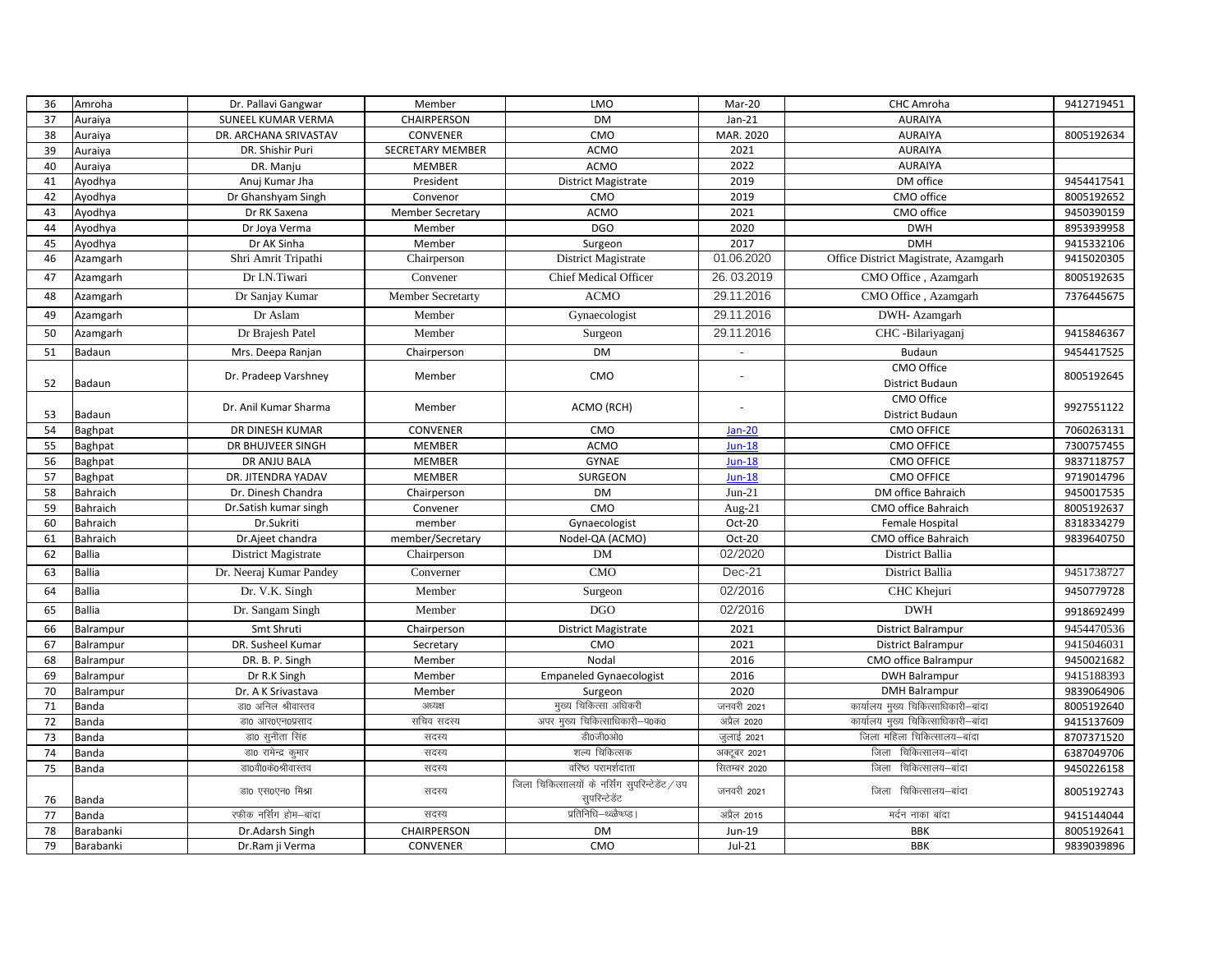| 80  | Barabanki    | Dr.Sanjay Babu            | SECRETARY               | ACMO                                          | $May-20$      | <b>BBK</b>                                          | 9569490480 |
|-----|--------------|---------------------------|-------------------------|-----------------------------------------------|---------------|-----------------------------------------------------|------------|
| 81  | Barabanki    | Dr.Sangeeta Srivastava    | <b>MEMBER</b>           | CMS                                           | $Jul-20$      | <b>BBK</b>                                          | 9415022937 |
| 82  | Barabanki    | Dr.Ajeet Kr Singh         | <b>MEMBER</b>           | <b>SURGEON</b>                                | $May-14$      | <b>BBK</b>                                          | 9793273578 |
| 83  | Bareilly     | Sh. Manvendra Singh       | Chairperson             | DM, Bareilly                                  | Oct-21        | DM Residence, Bareilly                              |            |
| 84  | Bareilly     | Dr. Balveer Singh         | Convener                | CMO, Bareilly                                 | $Jul-21$      | CMO Residence, Bareilly                             | 9897027362 |
| 85  | Bareilly     | Dr. R.N.Giri              | <b>Member Secretary</b> | ACMO, FW, Bareilly                            | <b>Dec-19</b> | CMO campus, Bareilly                                | 9997164999 |
| 86  | Bareilly     | Dr. Abbas Ali Ansari      | Member                  | Dy. DLO/Surgeon, Bareilly                     | $Jul-18$      | Jagatpur, Bareilly                                  | 9719291723 |
| 87  | Bareilly     | Dr. Quadra Sultana        | Member                  | Sr. Consultant                                | $Jul-20$      | <b>DWH Bareilly</b>                                 |            |
| 88  | Basti        | Mrs. Saumya Agrawal       | Chairperson             | <b>DM</b>                                     | 19-Oct        | DM Office, Basti                                    | 9454417528 |
| 89  | Basti        | Dr.Chandrasekher          | Convener                | CMO                                           | 19-Dec        | CMO Office, Basti                                   | 8005192643 |
| 90  | Basti        | Dr.C.K.Verma              | <b>Member Secretary</b> | ACMO                                          | Sept.2017     | UIP Office, Basti                                   | 9196020000 |
| 91  | Basti        | Dr.Mamta Rani             | Member                  | Gynecologist                                  | Sept.2017     | Dist. Woman Hospital, Basti                         | 9415785607 |
| 92  | Basti        | Dr.V.K.Srivastava         | Member                  | Surgeon                                       | Sept.2017     | Dist. Hospital , Basti                              | 9415122207 |
| 93  | Bhadohi      | Mrs. Aryka Akhauri        | Chairperson             | D <sub>M</sub>                                | 9/20/2021     | DM Office Bhadohi                                   | 9454417568 |
| 94  | Bhadohi      | Dr. Santosh Kumar Chak    | Convener                | CMO                                           | 9/20/2021     | CMO Office Bhadohi                                  | 8005192693 |
| 95  | Bhadohi      | Dr. Amit Dubey            | Secretary               | Dy CMO (RCH)                                  | 9/20/2021     | CMO Office Bhadohi                                  | 9936435433 |
| 96  | Bhadohi      | Dr. Soni Singh            | Member                  | <b>DGO</b>                                    | 9/20/2021     | CHC Deegh                                           | 9415582299 |
| 97  | Bijnor       | Mr. K.P. Singh            | CDO                     | Chairperson                                   | 2019-20       | Vikas Bhawan, Bijnor                                | 9897757147 |
| 98  | Bijnor       | Dr. Vijay Kumar Goyal     | CMO                     | Convener                                      | 7/13/1905     | Cmo Office, Bijnor                                  | 9359702121 |
| 99  | Bijnor       | Dr. Pramod Kumar Gupta    | ACMO-RCH                | Secretary Member                              | 2019-20       | Cmo Office, Bijnor                                  | 9412483491 |
| 100 | Bijnor       | Dr. Prabha Rani           | CMS                     | Member                                        | 2020-21       | <b>DWH Bijnor</b>                                   | 7060971845 |
| 101 | Bijnor       | Dr. Arun Panday           | CMS                     | Member                                        | 7/13/1905     | DCH, Bijnor                                         | 9412079072 |
| 102 | Bulandshahar | Mr. Chandra Prakash Singh | D.M.                    |                                               | Nov-21        | D.M. Residence, Bulandshahr                         |            |
| 103 | Bulandshahar | Dr. V.K. SINGH            | CMO                     |                                               | $Jul-21$      | CMO OFFICE BULANDSHAHR                              | 9412801754 |
| 104 | Bulandshahar | Dr. Rohtash Yadav         | ACMo                    |                                               | 19-Mar        | CMO OFFICE BULANDSHAHR                              | 9410017761 |
| 105 | Bulandshahar | Dr. Jyotsana Kumari       | CMS                     |                                               | <b>Jun-20</b> | <b>KMC BULANDSHAHR</b>                              | 9839039230 |
| 106 | Bulandshahar | Dr. Sudha Sharma          | <b>LMO</b>              |                                               | Apr-07        | <b>KMC BULANDSHAHR</b>                              | 9837460515 |
| 107 | Chitrakoot   | श्री शुभ्रांत शुक्ला      | अध्यक्ष                 | जिलाधिकारी                                    | मार्च 2021    | कार्या0 जिलाधिकारी, चित्रकूट                        | 9454417532 |
| 108 | Chitrakoot   | डा0 भूपेश दविवेदी         | संयोजक                  | मख्य चिकित्सा अधिकारी                         | जलाई 2021     | कार्या0 म0चि0अ0 चित्रकट                             | 8005192648 |
| 109 | Chitrakoot   | डा0 इम्तियाज अहमद         | सदस्य / सचिव            | अपर मुख्य चिकित्साधिकारी आरसीएच               | सितम्बर 2014  | कार्या0 मृ0चि0अ0 चित्रकूट                           | 8052270356 |
| 110 | Chitrakoot   | डा0 आर0के0 चौरिहा         | सदस्य                   | अपर मुख्य चिकित्साधिकारी / स्त्रीरोग विशेषज्ञ | सितम्बर 2014  | कार्या0 मृ0चि0अ0 चित्रकूट                           | 9415182131 |
| 111 | Chitrakoot   | डा0 रफीक अंसारी           | सदस्य                   | Gynocologist                                  | सितम्बर 2020  | जिला संयुक्त चिकित्सालय                             | 8318930479 |
| 112 | Deoria       | Ashutosh Nirangan         | President               | <b>IAS</b>                                    | 2019-20       | Deoria                                              | 6398404027 |
| 113 | Deoria       | Dr Alok Panday            | Convenar                | CMO                                           | 2019-20       | Deoria                                              | 9415357974 |
| 114 | Deoria       | Dr B.P Singh              | <b>Member Secreatry</b> | ACMO (RCH)                                    | 2019-20       | CMO Office Deoria                                   | 9451631711 |
| 115 | Deoria       | Dr. Alpana Rani Gupta     | Member                  | Gynaecologist                                 | 2019-20       | DWH, Deoria                                         | 9415341600 |
| 116 | Deoria       | Dr. Rakesh Kumar          | Member                  | Surgeon                                       | 2019-20       | DH, Deoria                                          | 9415381389 |
| 117 | Etah         | Mr. Ankit Kumar Agrawal   | Chairperson             | <b>DM</b>                                     | April, 2017   | DM Office, Etah                                     | 9454417514 |
| 118 | Etah         | Dr. Umesh Kumar Trapathi  | Convener                | CMO                                           | 5/1/2021      | CMO Office, Etah                                    | 8005192862 |
| 119 | Etah         | Dr. Sudhir kumar          | <b>Member Secretary</b> | <b>ACMO</b>                                   | April, 2017   | CMO Office, Etah                                    | 8006674368 |
| 120 | Etah         | Dr. Anita Kumari          | Member                  | Gynaecologist                                 | April, 2017   | DWH, Etah                                           | 9737604648 |
| 121 | Etah         | Dr. R.N. Jindal           | Member                  | Orthopaedic Surgeon                           | April, 2017   | DWH, Etah                                           | 9411231631 |
| 122 | Etahwah      | <b>NA</b>                 | <b>NA</b>               | <b>NA</b>                                     | <b>NA</b>     | <b>NA</b>                                           | <b>NA</b>  |
| 123 | Farrukhabad  | Ms. Sanjay Singh-IAS      | Chairperson             | <b>DM</b>                                     | 2019          | DM Office.Farrukhabad                               | 9454417552 |
| 124 | Farrukhabad  | Dr. Satish Chandra        | Convener                | CMO                                           | 2019          | CMO office, Farrukhabad                             | 9454455304 |
| 125 | Farrukhabad  | Dr. Dalveer Singh         | <b>Member Secretary</b> | ACMO-FP Nodal                                 | 2017          | CMO office, Farrukhabad                             | 9412397007 |
| 126 | Farrukhabad  | Dr. Krishna Boss          | Member                  | Gynaecologist (FP service provider LAP)       | 2017          | Dr. Ram Manohar Lohiya Female Hospital, Farrukhabad | 9670820652 |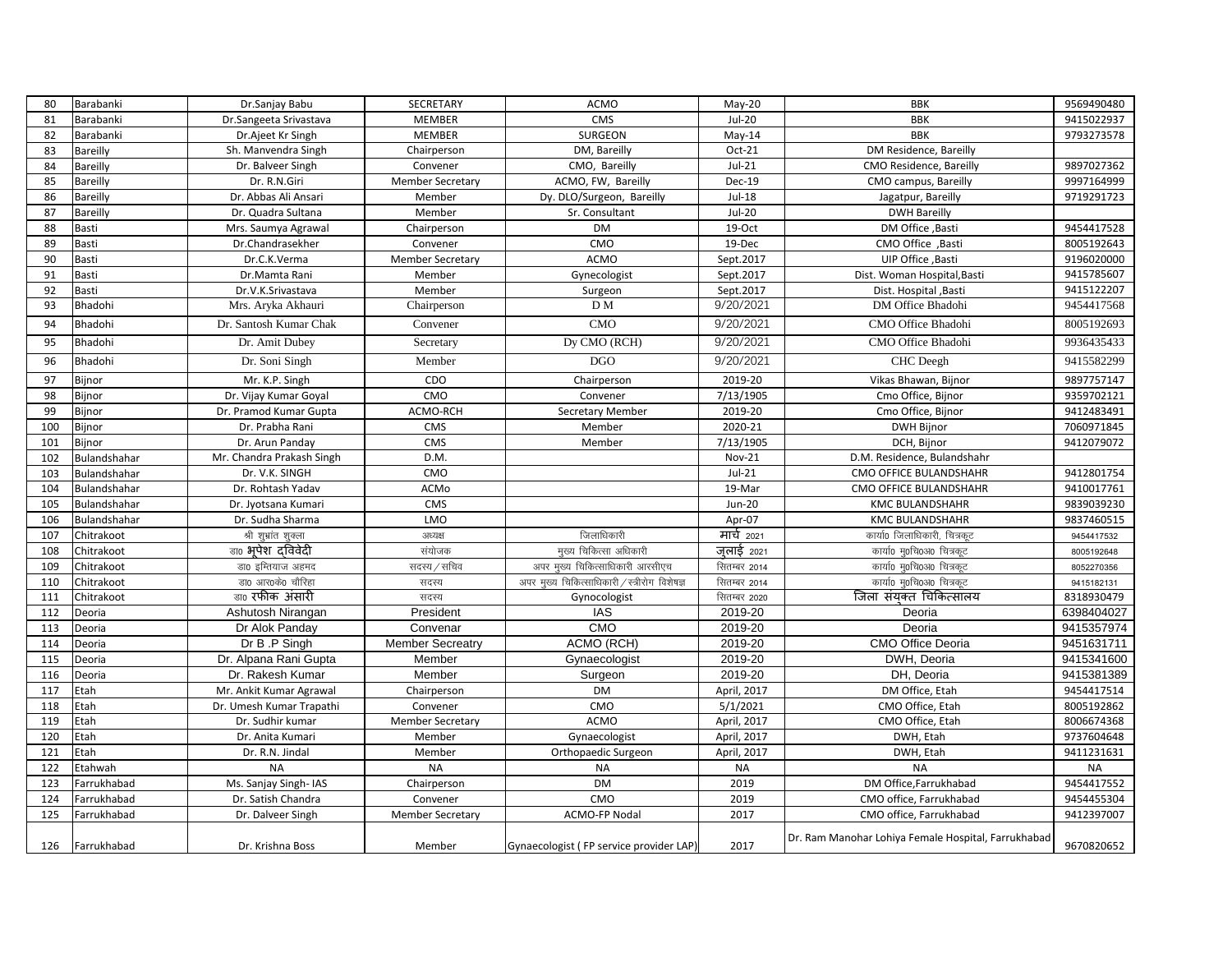| 127 | Farrukhabad     | Dr. Madhu Agrwal         | Member                  | maecologist (FP service provider Mini La                          | 2019             | CHC Kaimganj, Farrukhabad         | 9794197806   |
|-----|-----------------|--------------------------|-------------------------|-------------------------------------------------------------------|------------------|-----------------------------------|--------------|
| 128 | Fatehpur        | Mrs. Apurva Dubey        | Chairperson             | <b>District Magistrate</b>                                        | Jan-2021 To Till | Fatehpur                          | 05180-224439 |
| 129 | Fatehpur        | Dr. Rajendra Singh       | Vice Chairperson        | Chief Medical Officer                                             | Aug-2021 to      | Fatehpur                          | 9454455199   |
| 130 | Fatehpur        | Dr. S.P Jauhari          | <b>Member Secretary</b> | <b>ACMO RCH</b>                                                   | Jun 2019 To Till | Fatehpur                          | 7985401345   |
| 131 | Fatehpur        | Dr. P.K. Gupta           | Member                  | <b>DGO</b>                                                        | Aug-2021 to      | District Women Hospital Fatehpur  | 8318435785   |
| 132 | Fatehpur        | Dr. Ravi Anand           | Member                  | Surgeon                                                           | Up to Till date  | District Hospital Fatehpur        | 8400226622   |
| 133 | Firozabad       | श्री चन्द्र विजय सिंह    | अध्यक्ष                 | जिलाधिकरी                                                         | जून 2019         | सिविल लाईन फिरोजाबाद।             | 9454417510   |
| 134 | Firozabad       | डा0 दिनेश कुमार प्रेमी   | संयोजक                  | मुख्य चिकित्सा अधिकरी                                             | सितम्बर 2021     | सिविल लाईन फिरोजाबाद।             | 9411904948   |
| 135 | Firozabad       | डा0 के0के0 गुप्ता        | सचिव सदस्य              | अपर मुख्य चिकित्साधिकारी-प0क0                                     | जून 2013         | सिविल लाईन फिरोजाबाद।             | 9536093111   |
| 136 | Firozabad       | डा0 साधना राठौर          | सदस्य                   | स्त्री रोग विशेषज्ञ                                               | फरवरी 2017       | जिला महिला चिकित्सालय, फिरोजाबाद। | 8005192704   |
| 137 | Firozabad       | डा0 राजवीर सिंह          | सदस्य                   | शल्य चिकित्सक                                                     | जनवरी 2015       | जिला चिकित्सालय , फिरोजाबाद।      | 9412330834   |
| 138 | Firozabad       | डा0 आलोक कुमार           | सदस्य                   | ऐनेस्थेटिस्ट                                                      | जनवरी 2015       | जिला चिकित्सालय, फिरोजाबाद।       | 9319201494   |
| 139 | Firozabad       | डा0 एल0के0 गुप्ता        | सदस्य                   | बाल रोग विशेषज्ञ                                                  | जनवरी 2015       | जिला चिकित्सालय , फिरोजाबाद।      | 9917369900   |
| 140 | Firozabad       | डा0 मिली अग्रवाल         | सदस्य                   | प्राईवेट एकीडिट नर्सिग होम                                        | जनवरी 2015       | कमलेश नर्सिग होम फिरोजाबाद        | 9997599945   |
| 141 | Firozabad       | श्रीमती सुमन कुशवाहा     | सदस्य                   | नर्सिग कैडर                                                       | जनवरी 2015       | जिला महिला चिकित्सालय, फिरोजाबाद। | $\equiv$     |
| 142 | Firozabad       | श्री प्रभात कुमार नगीना  | सदस्य                   | जनपद स्तर डी0जी0सी0                                               | 25 जनवरी 2019    | बार काउन्सिल फिरोजाबाद            | $\equiv$     |
| 143 | Firozabad       | श्री जफर आलम             | सदस्य                   | प्रतिनिधि-स्वयंसेवी संस्था / अभिप्रमाणित निजी<br>स्वास्थ्य संस्था | जनवरी 2015       | चाइल्ड लाइन फिरोजाबाद             | 9058207770   |
| 144 | Firozabad       | डा0 शिखा जैन             | सदस्य                   | प्रतिनिधि–थ्ळ्ळैप्ध्प्ड                                           | जनवरी 2017       | जैन नर्सिग हेाम फिरोजाबाद         | 8954000104   |
| 145 | <b>GB Nagar</b> | Shri Suhas LY            | Chairperson             | <b>DM</b>                                                         | Apr-20           | DM Camp office Noida              | 9997611611   |
| 146 | GB Nagar        | Dr.Sunil Sharma          | Convener                | CMO                                                               | Apr-20           | CMO Office Noida                  | 8218150629   |
| 147 | <b>GB Nagar</b> | Dr. Bharat Bhushan       | <b>Member Secretary</b> | ACMO-RCH                                                          | Sep-20           | CMO Office Noida                  | 9650376837   |
| 148 | <b>GB Nagar</b> | Dr A K Vaish             | Member                  | Surgeon                                                           | Feb-00           | <b>CHC Badalpur</b>               | 8860507553   |
| 149 | <b>GB Nagar</b> | Dr Meera Pathak          | Member                  | Gynecologist                                                      | Mar-00           | <b>CHC Bhangel</b>                | 9560247978   |
| 150 | Ghaziabad       | Rakesh Kumar Singh       | President               | D.M.                                                              | June, 21         | Ghaziabad                         | 8527240100   |
| 151 | Ghaziabad       | Dr. Bhavtosh Shankhdhar  | Convener                | Chief Medical Officer                                             | July, 2021       | Ghaziabad                         | 9454455188   |
| 152 | Ghaziabad       | Dr. Vishram singh        | <b>Member Secretary</b> | y. Chief Medical Officer/Nodal Officer-Q                          | Feb, 2021        | Ghaziabad                         | 9958665501   |
| 153 | Ghaziabad       | Dr. Sangeeta Goyel       | Member                  | Chief Medical Superintendent(DWH)                                 | Feb, 2021        | Ghaziabad                         | 8750611784   |
| 154 | Ghaziabad       | Dr. G.P. Mathuria        | Member                  | Surgeon / Dy CMO                                                  | January, 17      | Ghaziabad                         | 9953123012   |
| 155 | Ghazipur        | Sri Mangala Prasad Singh | Chairperson             | District Magistrate, Ghazipur                                     | 03.10.2020       | DM Office Ghazipur                | 9454417577   |
| 156 | Ghazipur        | Dr GC Mauriya            | Convener                | Chief Medical officer, Ghazipur                                   | 05.12.2016       | CMO office, Ghazipur              | 8005192658   |
| 157 | Ghazipur        | Dr KK Verma              | <b>Member Secretary</b> | Add. Chief Medical office (FP)-Ghazipur                           | 05.12.2016       | CMO office, Ghazipur              | 9415974717   |
| 158 | Ghazipur        | Dr Vineeta Jaiswal       | Member                  | Sr. Consultant / Gynaecologist                                    | 05.12.2016       | DWH, Ghazipur                     | 9415256068   |
| 159 | Ghazipur        | Dr Tanveen Afroj         | Member                  | Pedt. DH Ghazipur                                                 | 05.12.2016       | District Hospital Ghazipur        | 9415830065   |
| 160 | Ghazipur        | Dr Rajni Rai             | Member                  | Pvt Accrediated Nurshing Home                                     | 05.12.2016       | Raj Nurshing Home Ghazipur        | 9415231276   |
| 161 | Ghazipur        | Dr Surjeet Vishkarma     | Member                  | Nurshing Cadre Ghazipur                                           | 05.12.2016       | DWH, Ghazipur                     | 9453361800   |
| 162 | Ghazipur        | Smt Bacchi Devi          | Member                  | Distrtict Level DGC Ghazipur                                      | 05.12.2016       | District Hospital Ghazipur        | 9450724708   |
| 163 | Ghazipur        | Dr Bawan Das             | Member                  | FOGGSI/IMA Ghazipur                                               | 05.12.2016       | Ghazipur                          | 9415231276   |
| 164 | Ghazipur        | Dr Rajni Rai             | Member                  | NGO Ghazipur                                                      | 05.12.2016       | Raj Nurshing Home Ghazipur        | 9415889191   |
| 165 | Gonda           | Markande Shahi           | Chairman                | DM Gonda                                                          | 26/4/2018        | DM Gonda                          | 9454417537   |
| 166 | Gonda           | Dr. Radheshyam Kesari    | Convener                | CMO Gonda                                                         | 26/4/2018        | CMO Gonda                         | 8005192659   |
| 167 | Gonda           | Dr. Deepmala             | Member                  | Gynaecologist                                                     | 26/4/2018        | DWH, Gonda                        | 9415745314   |
| 168 | Gonda           | Dr. Suvarna Kumar        | Member                  | Gynaecologist                                                     | 26/4/2018        | DWH, Gonda                        | 8853149029   |
| 169 | Gonda           | Dr. V.K.Gupta            | Member                  | Surgeon                                                           | 26/4/2018        | DH, Gonda                         | 9839034964   |
| 170 | Gonda           | Dr.A P Singh             | Member                  | Nodal QA Gonda                                                    | 26/4/2018        | CMO, Office, Gonda                | 9794820216   |
| 171 | Gorakhpur       | Vijay Kiran Anand        | Chairman                | D.M                                                               |                  | D.M.Office Gorakhpur              | 9454417544   |
| 172 | Gorakhpur       | Dr. Ashutosh Kumar Dubey | Convener                | C.M.O                                                             |                  | C.M.O.Office. Gorakhpur           | 8005192660   |
| 173 | Gorakhpur       | Dr. Nand Kumar           | Secretary               | A.C.M.O./Nodal Quality Assurance                                  |                  | C.M.O.Office. Gorakhpur           | 9450234442   |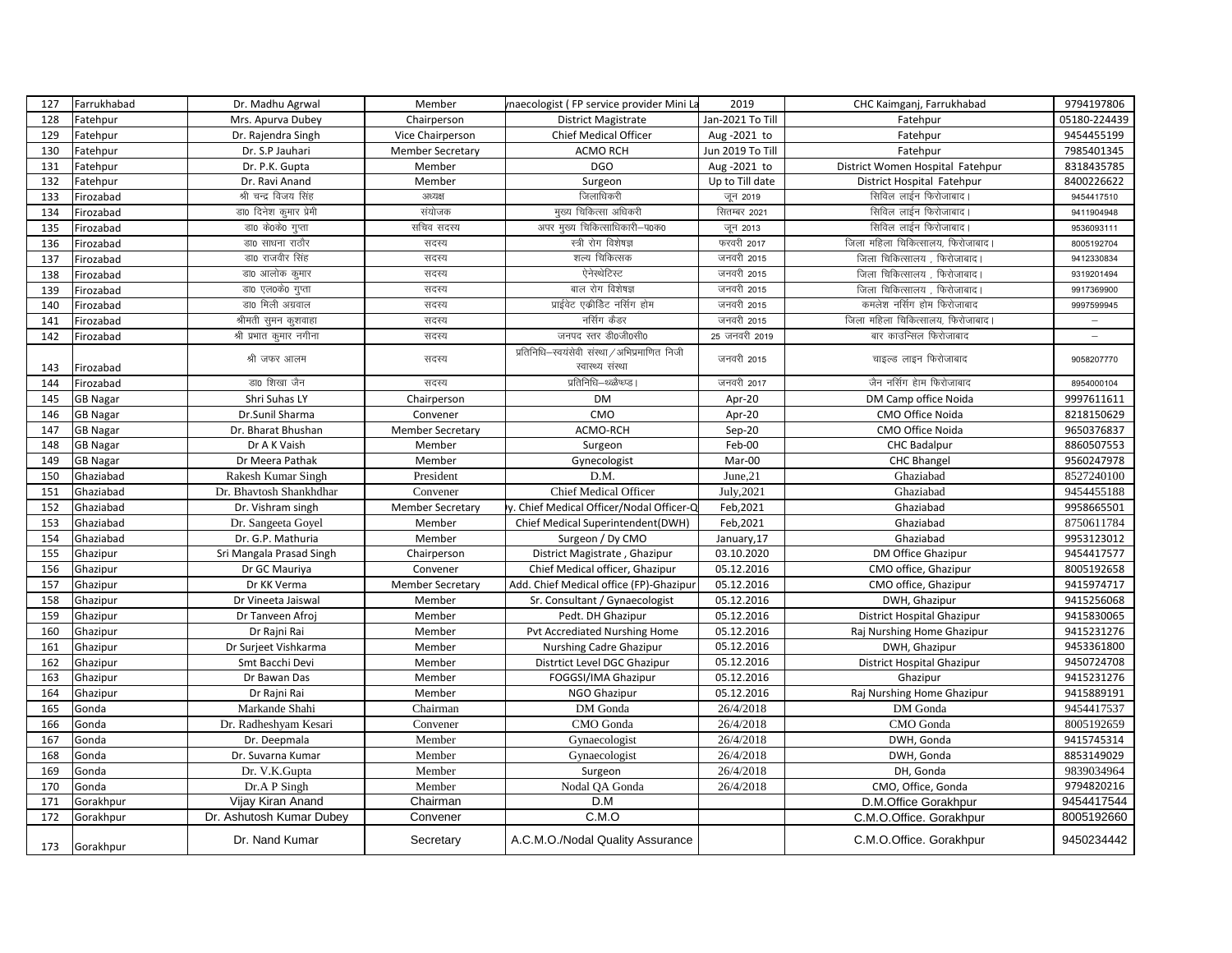| 174 | Gorakhpur       | Dr. Dhananjay Kumar                  | Member                  | Surgeon               |                     | CHC Pipraich                                                     | 9415314596 |
|-----|-----------------|--------------------------------------|-------------------------|-----------------------|---------------------|------------------------------------------------------------------|------------|
| 175 | <b>HAMIRPUR</b> | Dr. chandra Bhushan                  | Chairperson             | Oct-20                | <b>DM Hamirpur</b>  | 9839810000                                                       |            |
| 176 | <b>HAMIRPUR</b> | Dr Ashok Ravat                       | Convener                | Aug-21                | <b>CMO Hamirpur</b> | 8005192661                                                       |            |
| 177 | HAMIRPUR        | Dr. P K Singh                        | <b>Member Secretary</b> | Aug-21                | CH Nodal Hamirp     | 9450143731                                                       |            |
| 178 | <b>HAMIRPUR</b> | Dr. Vinay Prakash                    | Member                  | Nov-16                | CMS DMH             | 9919817520                                                       |            |
| 179 | <b>HAMIRPUR</b> | Dr. Faujia Anjum                     | Member                  | Aug-20                | CMS DWH             | 9451612453                                                       |            |
| 180 | <b>HAMIRPUR</b> | DR. Asha Sachan                      | Member                  | $Jan-15$              | Gynaecologist       | 9450855181                                                       |            |
| 181 | <b>HAMIRPUR</b> | Dr. Vinay Prakash                    | Member                  | <b>Nov-16</b>         | Surgeon             | 9919817520                                                       |            |
| 182 | <b>HAMIRPUR</b> | Dr. Ashutosh Niranjan                | Member                  | Dec-18                | Child Spec          | 7860073904                                                       |            |
| 183 | <b>HAMIRPUR</b> | DR R T Benergy                       | Member                  | <b>Nov-16</b>         | Anestetic DMH       | 9450128320                                                       |            |
| 184 | <b>HAMIRPUR</b> | SMT Radha                            | Member                  | Nov-19                | Mattren             | 7985267833                                                       |            |
| 185 | <b>HAMIRPUR</b> | Rama sachan                          | Member                  | Oct-19                | <b>Staff Nurse</b>  | 9616829293                                                       |            |
| 186 | <b>HAMIRPUR</b> | Farook Ahmed                         | Member                  | $Jan-15$              | Advocate Hamirpu    | 9935682251                                                       |            |
| 187 | Hapur           | Mr. Anuj Singh                       | Chairperson             | <b>DM</b>             | Feb 2021            | Anand Vihar, Hapur                                               | 9454449848 |
| 188 | Hapur           | Dr. Rekha Sharma                     | Convener                | CMO                   | Oct 2019            | Modi Nagar Road, Hapur                                           | 9827078465 |
| 189 | Hapur           | Dr. Praveen Sharma                   | Member                  | Dy CMO                | $Oct-16$            | Modi Nagar Road, Hapur                                           | 9760034759 |
| 190 | Hapur           | Dr. Ravindra Kumar                   | Member                  | Gen. Surgeon          | $Oct-16$            | CHC Garh                                                         | 7055012255 |
| 191 | Hapur           | Dr. Atul Anand                       | Member                  | Eye Surgeon           | $Oct-16$            | CHC Hapur                                                        | 9891446385 |
| 192 | Hapur           | Dr. Dipti Malik                      | Member                  | Gynaecologist         | $Oct-16$            | CHC Garh                                                         | 9313186001 |
| 193 | Hapur           | Dr. Praveen Gupta                    | Member                  | Anaesthetist          | $Oct-16$            | CHC Garh                                                         | 9358211807 |
| 194 | Hapur           | Dr. Mahesh Chand                     | Member                  | Pathologist           | $Oct-16$            | CHC Hapur                                                        | 7417018885 |
| 195 | Hapur           | Dr. Samrendra Rai                    | Member                  | Pediatrician          | 2018                | CHC Hapur                                                        | 9415869582 |
| 196 | Hapur           | Dr. V.P. Agrawal                     | Member                  | <b>IMA Secretary</b>  | 2018                | IMA, Hapur                                                       | 9837086124 |
| 197 | Hapur           | Sh. Satish Kumar                     | Member                  | <b>DPM</b>            | Oct-16              | DPMU Hapur                                                       | 8171344400 |
| 198 | Hapur           | Sh. Ajeet Singh Adv.                 | Member                  | Legal Cell            | 2018                | Hapur                                                            | 9927700140 |
| 199 | Hapur           | Smt. Ekta                            | Member                  | <b>Staff Nurse</b>    | 2019                | CHC Hapur                                                        | 6396452142 |
| 200 | Hardoi          | Sri Avinash kumar                    | Chairman                | District Magistrate   | Aug/ 2020           | DM Residence, Hardoi                                             | 9454417556 |
| 201 | Hardoi          | Dr. Surya mari Tripathi              | Convenor                | Chief Medical Officer | Jul/2020            | Koyal Bagh Coloney, Hardoi                                       | 9454455207 |
| 202 | Hardoi          | Dr.Swami Dayal                       | <b>Member Secretary</b> | Add. CMO, Hardoi      | 2015                | Canal Road, Hardoi                                               |            |
| 203 | Hardoi          | Dr.Ashok Privadarshi                 | Member                  | Surgeon, DH, Hardoi   | Sep/2016            |                                                                  | 9450377992 |
| 204 | Hathras         | RAMESH RANJAN (IAS)                  | Chairperson             | <b>DM</b>             | 26.03.2018          | DM Office, Hathras                                               | 9454417515 |
| 205 | Hathras         | Dr.MANJU RANI                        | Member Secretary        | Gynaecologist         | 11.08.2016          | <b>DWH Hathras</b>                                               | 9760268468 |
| 206 | Hathras         | Dr. ANIL MAURYA                      | Member                  | Surgeon               | 01.04.2014          | <b>Bangla Hospital Hathras</b>                                   | 8273925208 |
| 207 | Hathras         | <b>Dr.SANTOSH KUMAR</b>              | Convener                | <b>ACMO</b> Nodal FP  | 11.08.2016          | <b>CMO Office Hathras</b>                                        | 9897070512 |
| 208 | Jalaun          | Mrs.Priyanka Niranjan                | Chairperson             | <b>DM</b>             | $Jan-18$            | Urai-Jalaun                                                      |            |
| 209 | Jalaun          | Dr. N.D. Sharma                      | Vice Chairperson        | CMO                   | $Jan-18$            | Urai-Jalaun                                                      |            |
| 210 | Jalaun          | Dr. Avnish Banaudha                  | Member                  | <b>CMS</b>            | $Jan-18$            | Urai-DMH                                                         |            |
| 211 | Jalaun          | Dr. Sunita Banaudha                  | Member                  | <b>CMS</b>            | $Jan-18$            | Urai-DWH                                                         |            |
| 212 | Jalaun          | Dr.P.C. Purohit                      | Member                  | <b>IIM</b> President  | $Jun-18$            | Urai-Jalaun                                                      |            |
| 213 | Jalaun          | Dr. Sanjiv Kumar Agrawal             | Member                  | Pediatric             | $Jan-18$            | Urai-DMH                                                         |            |
| 214 | Jalaun          | Dr. S.K Pal                          | Member                  | Pediatric             | $Jan-18$            | Urai-DWH                                                         |            |
| 215 | Jalaun          | MOIC Kalpi                           | Member                  | <b>MOIC</b>           | $Jan-18$            | CHC-Kalpi                                                        |            |
| 216 | Jalaun          | kor, Pindari, Chiriya Rampura, Kutha | Member                  | <b>MOIC</b>           | $Jan-18$            | HC-Pindari, PHC-Chiriya, CHC Rampura, PHC -Kuthaund, PHC- Babai. |            |
| 217 | Jalaun          | Dr. Anjana Gupta                     | Member                  | Private Doctor        | $Jan-18$            | Rajaram Kalawati Hospital Urai                                   |            |
| 218 | Jalaun          | Dr. Mo Ahmad Riyaj                   | Member                  | DGC Vidhik Sell       | $Jan-18$            | Urai-Jalaun                                                      |            |
| 219 | Jalaun          | Kamlesh Verma                        | Member                  | Metran                | $Jan-18$            | DH-Urai                                                          |            |
| 220 | Jalaun          | Vidya Devi                           | Member                  | Sister                | $Jan-18$            | DWH-Urai                                                         |            |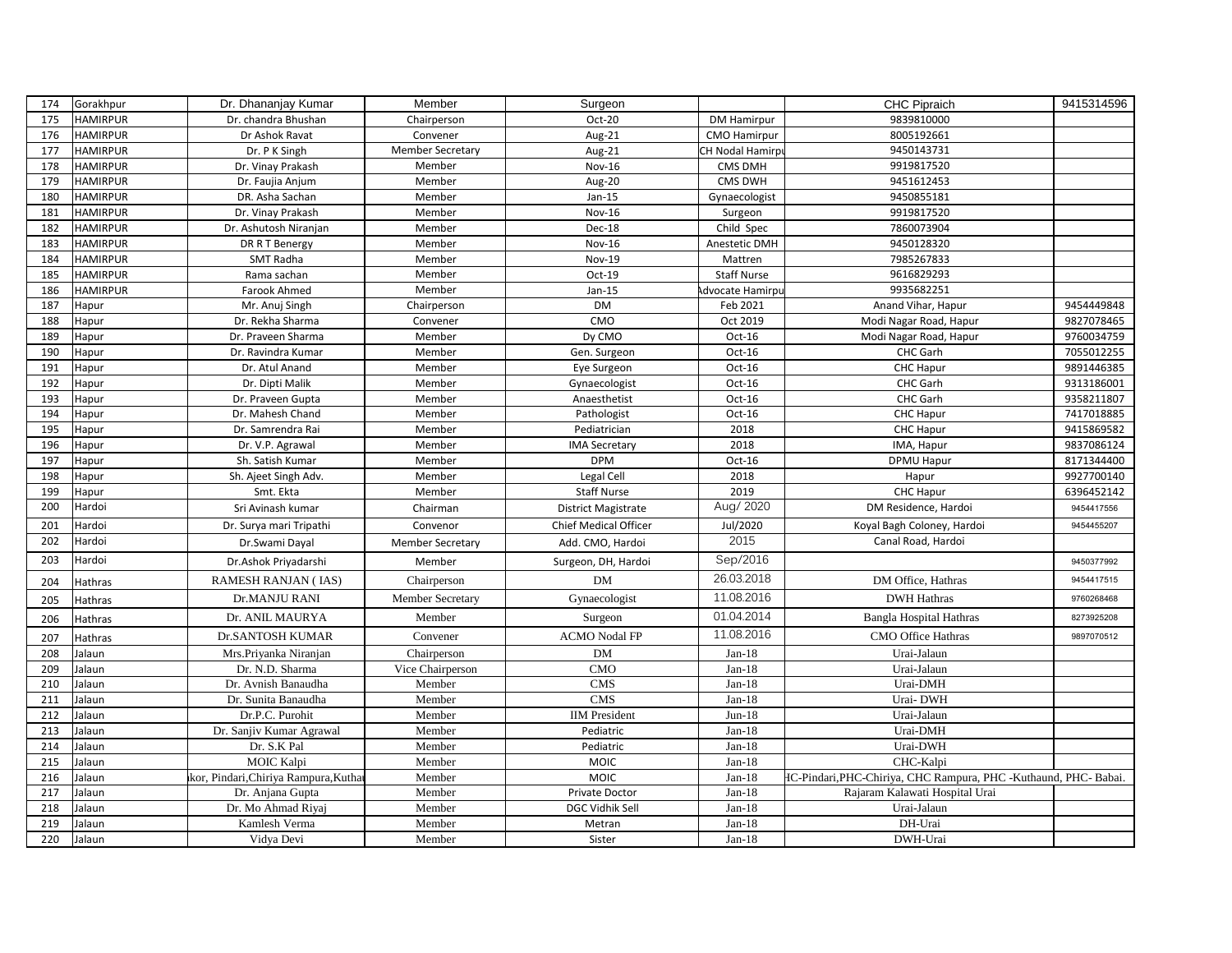| 221 | Jalaun       | Pravin Jadaun             | Member                   | <b>NGO</b>                     | $Jan-18$         | Urai-Jalaun                                  |              |
|-----|--------------|---------------------------|--------------------------|--------------------------------|------------------|----------------------------------------------|--------------|
| 222 | Jaunpur      | Shri. Manish KumarVerma   | Chairperson              | <b>IAS</b>                     | 10/1/2019        | Jaunpur                                      | 9454417578   |
| 223 | Jaunpur      | Dr. G B Laxmi             | Convener                 | MBBS, Gynae                    | 6/30/2020        | Jaunpur                                      | 8005192665   |
| 224 | Jaunpur      | Dr. Rajeev Yadav          | Secretary                | <b>MBBS</b>                    | 10/30/2017       | Jaunpur                                      | 9415621736   |
| 225 | Jaunpur      | Dr. Tabassum Bano         | Member                   | <b>DGO</b>                     | 7/25/2017        | Jaunpur                                      | 8303339567   |
| 226 | Jaunpur      | Dr. R.K. Gupta            | Member                   | <b>DGO</b>                     | 7/25/2017        | Jaunpur                                      | 9919202190   |
| 227 | Jhansi       | Mr. Ravindra Kumar        | Chairperson              | <b>DM</b>                      | 10/24/2021       | <b>JHANSI</b>                                | 9454417547   |
| 228 | Jhansi       | Dr. Anil Kumar            | Convener                 | <b>CMO</b>                     | 10/27/2021       | CMO Office Jhansi                            | 8005192667   |
| 229 | Jhansi       | Dr.N.K. Jain              | Member Secretary         | <b>ACMO</b>                    | 8/28/2014        | CMO Office Jhansi                            | 9838091847   |
| 230 | Jhansi       | Dr. Suman                 | Member                   | <b>Empaneled Gynaecologist</b> | 10/1/2021        | Distt. Women Hospital, Jhansi                | 9690747796   |
| 231 | Jhansi       | Dr. Soniya                | Member                   | <b>Empaneled Surgeon</b>       | 8/28/2014        | Distt. Hospital, Jhansi                      | 8126155955   |
| 232 | Kannauj      | Mr. Rakesh Kumar Mishra   | Chairperson              | DM                             | Feb-20           | DM Office                                    | 9454417555   |
| 233 | Kannauj      | Dr. Vinod Kumar           | Co-ordinator             | <b>CMO</b>                     | Oct-17           | CMO Office, Kannauj                          | 9412064656   |
| 234 | Kannauj      | Dr. DP Arya               | Secretary Member         | <b>ACMO</b>                    | $Oct-21$         | CMO Office, Kannauj                          | 9415170572   |
| 235 | Kannauj      | Dr. Manpreet Kaur         | Member                   | Gynaecologist                  | $Nov-16$         | Combined District Hospital, Kannauj          | 9935503503   |
| 236 | Kannauj      | Dr. S. K. Singh           | Member                   | Surgeon                        | $Nov-16$         | Combined District Hospital, Kannauj          | 9452433100   |
| 237 | Kannauj      | Dr. J. S. Randhawa        | Member                   | Anesthetist                    | $Nov-16$         | Combined District Hospital, Kannauj          | 9919522702   |
| 238 | Kannauj      | Dr. Nitin Vaisya          | Member                   | Pediatrician                   | $Nov-16$         | Combined District Hospital, Kannauj          | 9336843922   |
| 239 | Kannauj      | Ms. Gloria Rojlina        | Member                   | Nurse                          | $Nov-16$         | Combined District Hospital, Kannauj          | 9450053753   |
| 240 | Kannaui      | Mr. Y.P.Singh             | Member                   | Advocate                       | $Nov-16$         | District Court, Kannauj                      | 9839251250   |
| 241 | Kannauj      | Dr. Dileep Singh          | Member                   | <b>CMS</b> Medical College     | $Nov-16$         | Medical College, Tirwa, Kannauj              | 9415487268   |
| 242 | Kanpur Dehat | Mr. Jitendra Pratap Singh | Chairperson              | D.M.                           | From April, 2020 | Kanpur Dehat Mati                            | 05111-271433 |
| 243 | Kanpur Dehat | Dr A.K.Singh              | Convener                 | CMO                            | From June 2021   | Kanpur Dehat Mati                            | 9454455311   |
| 244 | Kanpur Dehat | Dr Geeta Yadav            | Member                   | <b>DGO</b>                     | From March 2020  | DCH female Akbarpur                          | 9415066293   |
| 245 | Kanpur Dehat | Dr Sandesh Katiyar        | Member                   | <b>Empaneled Surgeon</b>       | From 2015        | <b>APHC Aunha</b>                            | 9559777888   |
| 246 | Kanpur Nagar | Mr. Alok Tiwari           | Chairperson              | District Magistrate            | 7/1/2018         | District Court, Bada Chauraha, Kanpur Nagar  | 8178680543   |
| 247 | Kanpur Nagar | Dr. Nepal Singh           | Convener                 | <b>Chief Medical Officer</b>   | 8/3/2017         | CMO Office, Ramadevi, Kanpur Nagar           | 9369985700   |
| 248 | Kanpur Nagar | Dr. S K Singh             | <b>Member Secretarty</b> | <b>ACMO</b>                    | 3/20/2017        | ACMO Office, Ramadevi, Kanpur Nagar          | 9415193591   |
| 249 | Kanpur Nagar | Dr. Seema Shrivastava     | Member                   | Gynaecologist                  | 3/20/2017        | Ursala Male Hospital                         | 9305573339   |
| 250 | Kanpur Nagar | Dr. Nar Singh Rajpoot     | Member                   | Surgeon                        | 3/20/2017        | CHC-Ghatampur, Block Ghatampur, Kanpur Nagar | 9839035324   |
| 251 | Kasganj      | Mrs. Harsita Mathur       | Chairperson              | D.M.                           | Oct-21           | DM Office                                    | 9454417516   |
| 252 | Kasganj      | Dr. Anil Kumar            | Secretary                | CMO                            | $Jan-21$         | CMO Office                                   | 8859013784   |
| 253 | Kasganj      | Dr. Sanser Pal Singh      | Member                   | CMS                            | $Jul-21$         | <b>DCH</b>                                   | 9457319434   |
| 254 | Kasganj      | Dr. Krishna Avtar         | Member                   | Surgeon                        | $Oct-15$         | <b>DCH</b>                                   | 9759479578   |
| 255 | Kasganj      | Dr. S.P Singh             | Member                   | <b>NHM Nodal</b>               | Apr-21           | CMO Office                                   | 9999644708   |
| 256 | Kasganj      | Dr. Sandesh Aarikh        | Member                   | LMO                            | Jun-18           | <b>DCH</b>                                   | 7906816003   |
| 257 | Kausambhi    | Mr. Sujit kumar           | Chairman                 | District Magistrate            | 17.09.2020       | Collectrate                                  | 9454417519   |
| 258 | Kausambhi    | Mr. Shashikant Tripathi   | Vice Chairperson         | CDO                            | 22.09-2020       | Vikas Bhawan                                 | 9454464572   |
| 259 | Kausambhi    | Dr. K.C.Roy               | Coordinator              | Chief Medical Officer          | 17.06.2016       | CMO-Office                                   | 9454455137   |
| 260 | Kausambhi    | Dr. Chavi Jauhari         | <b>Member Secrettary</b> | Dy. CMO                        | 20.12.2017       | CMO- Office                                  | 9451374085   |
| 261 | Kausambhi    | Dr, V.k. Shukla           | Member                   | Surgeon                        |                  | Sirathu                                      |              |
| 262 | Kheri        | <b>NA</b>                 | <b>NA</b>                | <b>NA</b>                      | <b>NA</b>        | <b>NA</b>                                    | <b>NA</b>    |
| 263 | Khushinagar  | Shree S. Rajlingam        | Chairperson              | <b>DM</b>                      | $Jan-21$         | Office Of DM                                 | 9454417545   |
| 264 | Khushinagar  | Dr. Suresh Patariya       | Convenor                 | CMO                            | $Jul-21$         | Office Of CMO                                | 9454455382   |
| 265 | Khushinagar  | Dr. Sanjay Gupta          | <b>Member Secretary</b>  | Dy.CMO                         | $May-16$         | Office of CMO                                | 9415171727   |
| 266 | Khushinagar  | Dr. A. A. Khan            | Member                   | Surgeon                        | Apr-16           | Office of CMO                                | 8340685547   |
| 267 | Khushinagar  | Dr. Neelkamal             | Member                   | LMO                            | Dec-16           | CHC Kasia                                    | 9454276926   |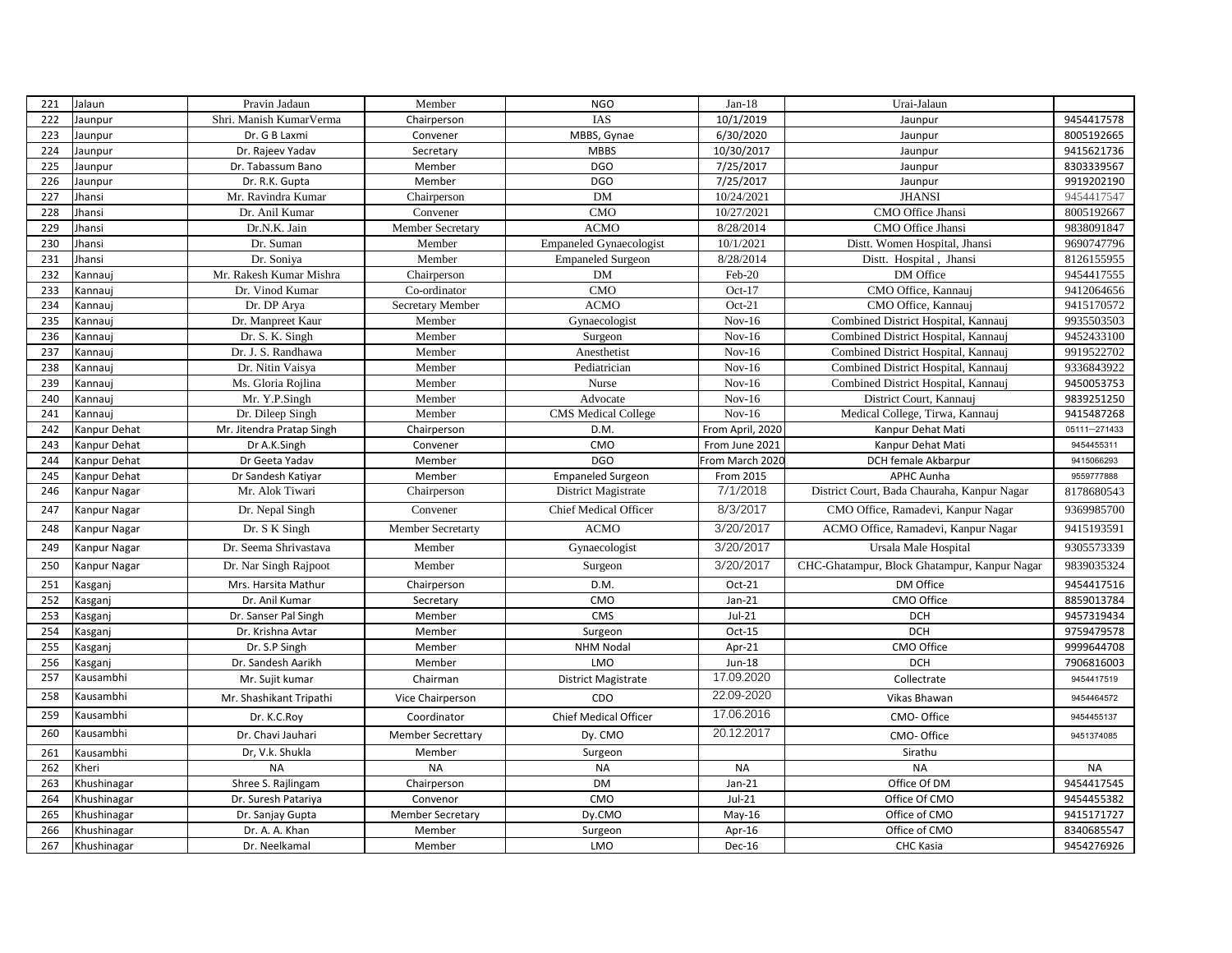| 268 | Lalitpur              | <b>NA</b>                  | <b>NA</b>               | <b>NA</b>                                                        | <b>NA</b>     | <b>NA</b>                               | <b>NA</b>  |
|-----|-----------------------|----------------------------|-------------------------|------------------------------------------------------------------|---------------|-----------------------------------------|------------|
| 269 | Lucknow               | <b>NA</b>                  | <b>NA</b>               | <b>NA</b>                                                        | <b>NA</b>     | <b>NA</b>                               | <b>NA</b>  |
| 270 | Mahoba                | Shri Manoj Kumar           | Chairperson             | <b>District Magistrate</b>                                       | Nov-2021      | Collectorate Mahoba                     | 9454417534 |
| 271 | Mahoba                | Dr M K Sinha               | Convenor                | Chief Medical Officer                                            | August-2020   | CMO Office Mahoba                       | 8005192679 |
| 272 | Mahoba                | Dr Vinod Kumar Chauhan     | <b>Member Secretary</b> | Addl. Chief Medical Officer (FP)                                 | May-2021      | CMO Office Mahoba                       | 8604803560 |
| 273 | Mahoba                | Dr S K Verma               | Member                  | Gynecologist                                                     | November 2016 | <b>District Hospital Mahoba</b>         | 9415542312 |
| 274 | Mahoba                | Dr D K Sullere             | Member                  | Surgeon                                                          | November 2016 | District Hospital Mahoba                | 9450271287 |
| 275 | Mahrajganj            | Mr. Satyendra Kumar        | Chairperson             | <b>DM</b>                                                        | Oct-21        | <b>Collector Office</b>                 | 9454417546 |
| 276 | Mahrajganj            | Dr. A.K.Srivastava         | Convener                | CMO                                                              | Dec-19        | Chief Medical Officer Office            | 8000519278 |
| 277 | Mahrajganj            | Dr. Rakesh Kumar           | <b>Member Secretary</b> | <b>ACMO</b>                                                      | $Jan-21$      | Chief Medical Officer Office            | 9838170766 |
| 278 | Mahrajganj            | Dr. B.K.Shukla             | Member                  | <b>Empanelled Surgeon</b>                                        | <b>Jul-21</b> | <b>District Combind Hospital</b>        | 9838797028 |
| 279 | Mahrajganj            | Dr Arun Kumar Singh        | Member                  | <b>Empanelled Gynaecologist</b>                                  | $Jan-21$      | <b>District Combind Hospital</b>        | 9868381554 |
| 280 | Mainpuri              | Shri Avinash Krishna Singh | Chair Person            | <b>District Magistrate</b>                                       |               | Collectrot, Mainpuri                    | 9454417511 |
| 281 | Mainpuri              | Dr. Prem Pal Singh         | Convener                | CMO                                                              |               | CMO Office, Mainpuri                    | 8005192680 |
| 282 | Mainpuri              | Dr. Sanjeev Rao Bahadur    | Sec. Member             | ACMO (RCH)                                                       |               | CMO Office, Mainpuri                    | 9838924060 |
| 283 | Mainpuri              | Dr Uma Chaudhary           | Gynae                   | Member                                                           |               | District Women Hospital, Mainpuri       | 9458891833 |
| 284 | Mainpuri              | Dr Gaurav Pareek           | Surgeon                 | Member                                                           |               | District Hospial, Mainpuri              | 9458284421 |
| 285 | Mathura               | डा0 अजय कुमार वर्मा        | अध्यक्ष                 | मुख्य चिकित्सा अधिकरी                                            |               | मुख्य चिकित्सा अधिकारी कार्यालय मथुरा   | 9412635456 |
| 286 | Mathura               | डा दिलीप जाटव              | सचिव सदस्य              | अपर मुख्य चिकित्साधिकारी-प0क0                                    |               | मुख्य चिकित्सा अधिकारी कार्यालय मथुरा   | 9837701429 |
| 287 | Mathura               | डॉ वर्षा तिवारी            | सदस्य                   | स्त्री रोग विशेषज्ञ                                              |               | बी0एल तिवारी मैमेरियल हॉस्पीटल मथुरा    | 9997188464 |
| 288 | Mathura               | डॉ वीरेन्द्र तिवारी        | सदस्य                   | शल्य चिकित्सक                                                    | 6/13/2016     | बी0एल तिवारी मैमेरियल हॉस्पीटल मथुरा    | 9897127444 |
| 289 | Mathura               | डॉ देवेन्द्र मोहन          | सदस्य                   | ऐनेस्थेटिस्ट / बाल रोग विशेषज्ञ / फिजिशियन                       |               | जिला चिकित्सालय, मथुरा                  | 9837061392 |
| 290 | Mathura               | विनीता दास                 | सदस्य                   | जिला चिकित्सालयों के नर्सिंग सुपरिन्टेडेंट / उप<br>सुपरिन्टेडेंट |               | जिला चिकित्सालय, मथुरा                  | 9410226991 |
| 291 | Mathura               | डॉ शालिनी अग्रवाल          | सदस्य                   | प्रतिनिधि–थ्ळ्ळैष्ध्प्ड।                                         |               | प्राईवेट हॉस्पीटल, मथुरा                | 9837038481 |
| 292 | Mau                   | Mr. Amit Singh Bansal      | Chairperson             | District Magistrate                                              |               | Office District Magistrate, Mau         |            |
| 293 | Mau                   | Dr. Shyam Narayan Dubey    | Convener                | <b>Chief Medical Officer</b>                                     |               | CMO Office, Mau                         |            |
| 294 | Mau                   | Dr. Chandra Sinha          | Member                  | Gynaecologist                                                    |               | DWH-Mau                                 |            |
| 295 | Mau                   | Dr. Uday bhan              | Member                  | Surgeon                                                          |               | CHC Pardaha                             |            |
| 296 | Meeruth               | Sri K. Balaji              | Chairperson             | <b>District Megistrate</b>                                       | 2019-20       | <b>DM Office Meerut</b>                 | 9454417566 |
| 297 | Meeruth               | Dr. Akhilesh Mohan         | Convener                | CMO                                                              | 2019-20       | <b>CMO Office Meerut</b>                | 9811635314 |
| 298 | Meeruth               | Dr.Pooja Sharma            | <b>Member Secretary</b> | <b>ACMO</b>                                                      | 2017-18       | <b>CMO Office Meerut</b>                | 9837023494 |
| 299 | Meeruth               | Dr.Veer Singh              | Member                  | <b>Empaneled Surgeon</b>                                         | 2017-18       | <b>DWH Meerut</b>                       | 9759225815 |
| 300 | Meeruth               | Dr.Ishwar Devi Batra       | Member                  | <b>Empaneled Gynaecologist</b>                                   | 2017-18       | <b>DWH Meerut</b>                       | 9997272454 |
| 301 | Mirzapur              | Sri.Praveen Kumar          | chairperson             | <b>DM</b>                                                        | 23.10.2019    | Collectrate MZP                         | 9454417567 |
| 302 | Mirzapur              | Dr.Rajeev Singhal          | Convenor                | CMO                                                              | 10.12.2021    | CMO Office MZP                          | 9454455171 |
| 303 | Mirzapur              | Dr.Ajay Kumar              | Member secretary        | ACMO-RCH                                                         | 15.01.2021    | CMO Office MZP                          | 8299653112 |
| 304 | Mirzapur              | Dr. Sanjay Pandey          | Member                  | Surgeon                                                          | 07.06.17      | DWH-MZP                                 | 9451623007 |
| 305 | Mirzapur              | Dr.Manju Lata              | Member                  | MO-DWH                                                           | 16.07.16      | DWH-MZP                                 | 9450333675 |
| 306 | Moradabad             | SRI SAILENDRA KUMAR SINGH  | CHAIRPERSON             | <b>DM</b>                                                        | $Jun-21$      | CIVIL LINES, MBD                        | 9454417572 |
| 307 | Moradabad             | DR M C GARG                | CONVENER                | CMO                                                              | 07.07.2017    | CIVIL LINES, MBD                        | 8005192685 |
| 308 | Moradabad             | DR DEEPAK VERMA            | <b>MEMBER SECRETARY</b> | <b>ACMO</b>                                                      | 01.05.2018    | CIVIL LINES, MBD                        | 9012588380 |
| 309 | Moradabad             | DR G S MARTOLIA            | <b>MEMBER</b>           | <b>DYCMO</b>                                                     | 01.05.2018    | CIVIL LINES, MBD                        | 9927259062 |
| 310 | Moradabad             | DR SUNITA PANDEY           | <b>MEMBER</b>           | <b>GYNE</b>                                                      | 01.08.2015    | CIVIL LINES, MBD                        | 9412746110 |
| 311 | Muzaffar Nagar        | Dr. M.S. Faujdar           | Chairperson             | Chief Medical officer                                            | 4/4/2021      | CMO Office, Muzaffar Nagar              | 9412210612 |
| 312 | Muzaffar Nagar        | Dr. Abha Atray             | Convener                | CMS, District Women Hospital                                     | 9/23/2016     | District Women Hospital, Muzaffar Nagar | 9719366414 |
| 313 | Muzaffar Nagar        | Dr. P.K Aggarwal           | Member                  | <b>CMS, District Male Hospital</b>                               | 9/23/2016     | District Male Hospital, Muzaffar Nagar  | 9454455282 |
| 314 | <b>Muzaffar Nagar</b> | Dr. O.P Singh              | Member                  | One Medical Anesthetist (DH)                                     | 9/23/2016     | District MALE Hospital, Muzaffar Nagar  | 9897485077 |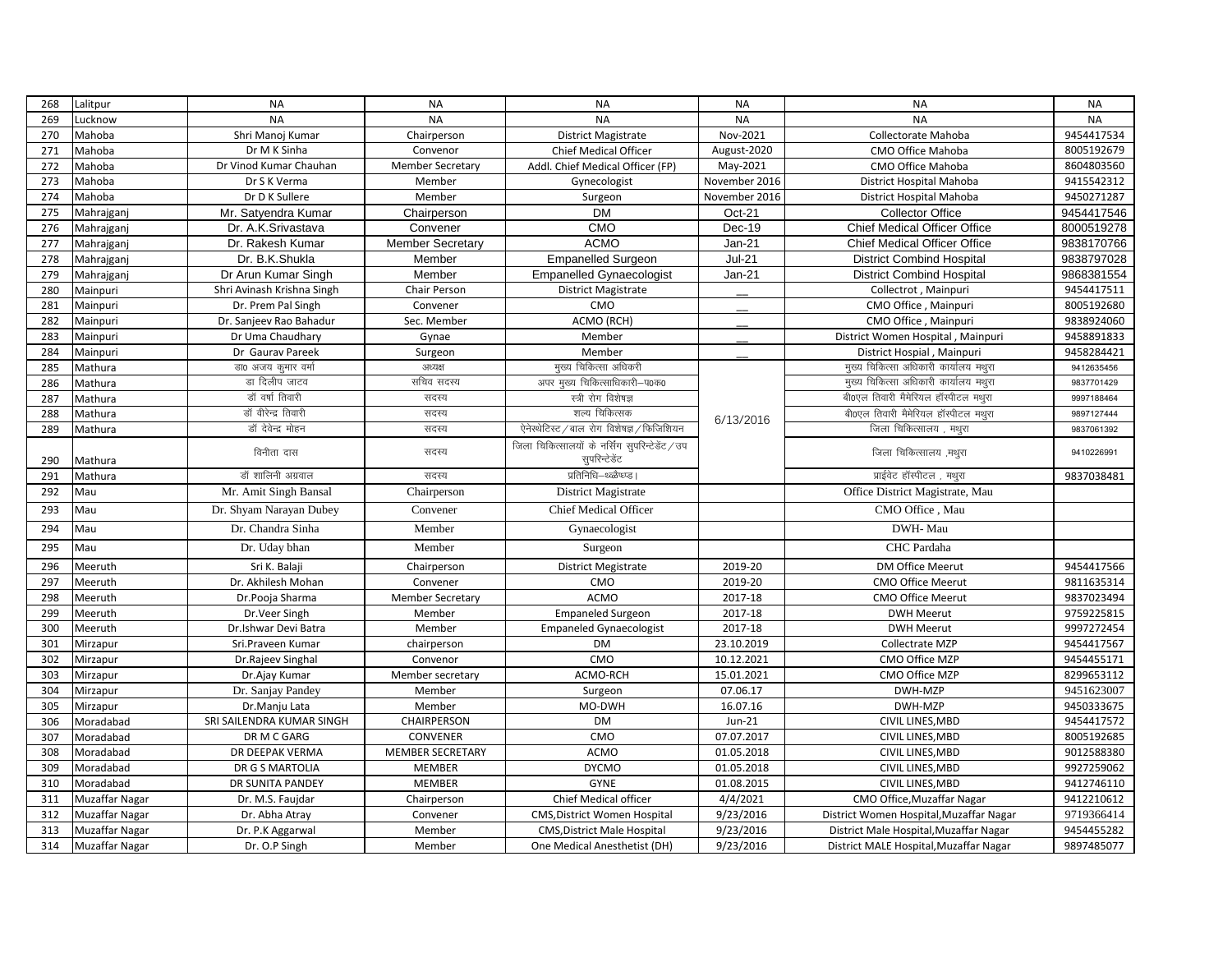| 315 | <b>Muzaffar Nagar</b> | Dr. R.K Dabre                                | Member                  | One Medical specialist(DH)                                        | 9/23/2016            | CMO Office, Muzaffar Nagar                       | 9412230368               |
|-----|-----------------------|----------------------------------------------|-------------------------|-------------------------------------------------------------------|----------------------|--------------------------------------------------|--------------------------|
| 316 | <b>Muzaffar Nagar</b> | Dr. Abha Atray                               | Member                  | <b>CMS, District Women Hospital</b>                               | 9/23/2016            | District Women Hospital, Muzaffar Nagar          | 798313887                |
| 317 | <b>Muzaffar Nagar</b> | Mrs. M. G. Siddque                           | Member                  | One Nursing cadre(DH)                                             | 9/23/2016            | District Male Hospital, Muzaffar Nagar           | 8126548909               |
| 318 | <b>Muzaffar Nagar</b> | Mrs. Renu Luthra                             | Member                  | One Nursing cadre(DWH)                                            | 9/23/2016            | District Women Hospital, Muzaffar Nagar          | 9358913151               |
| 319 | Muzaffar Nagar        | Dr. Rajender Thakral                         | Member                  | One Representative from Medical<br>professional bodies(IMA/FOGSI) | 9/23/2016            | Thakral Pathologist, Sadar Bajar, Muzaffar Nagar | 9897007163               |
| 320 | Muzaffar Nagar        | Dr. Sharan Singh                             | <b>Member Secretary</b> | <b>ACMO</b>                                                       |                      | CMO Office, Muzaffar Nagar                       | 9410493684               |
| 321 | Muzaffar Nagar        | Dr. Divya Verma                              | Member                  | ACMO FP                                                           | 7/4/2021             | CMO Office, Muzaffar Nagar                       | 7060442538               |
| 322 | Pilibhit              | <b>NA</b>                                    | <b>NA</b>               | <b>NA</b>                                                         | <b>NA</b>            | <b>NA</b>                                        | <b>NA</b>                |
| 323 | Pratapgarh            | District Megistrate, Pratapgarh              | Chairperson             |                                                                   | 01.12.2016           | Collectorate Pratapgarh                          | 9454417520               |
| 324 | Pratapgarh            | Chief Medical Officer, Pratapgarh            | Convener                |                                                                   | 01.12.2016           | CMO, Office Pratapgarh                           | 6386685822               |
| 325 | Pratapgarh            | Dr. Neelima Sonkar                           | Member                  | Gynaecologist                                                     | 01.12.2016           | Disterict Women Hospital Pratapgarh              | 7755046669               |
| 326 | Pratapgarh            | Dr.R.C.Tripathi                              | Member                  |                                                                   | 01.12.2016           | Disterict Hospital Pratapgarh                    | 9919715275               |
| 327 | Pratapgarh            | ACMO, RCH Pratapgarh                         | Member Secretary        | Surgeon                                                           | 01.12.2016           | CMO, Office Pratapgarh                           | 9415250283               |
| 328 | Raibareily            | <b>NA</b>                                    | <b>NA</b>               | <b>NA</b>                                                         | <b>NA</b>            | <b>NA</b>                                        | <b>NA</b>                |
| 329 | Rampur                | Mr. Ravindra Kumar Mandar                    | Chairperson             | <b>DM</b>                                                         | 02/2018              | Rampur                                           | 9454417573               |
| 330 | Rampur                | Dr. Sanjeev Yadav                            | Convener                | CMO                                                               | 07/2017              | Rampur                                           | 9412287650               |
| 331 | Rampur                | Dr. Manoj Kumar Shukla                       | Member Seecretary       | ACMO (RCH)                                                        | 06/2016              | Rampur                                           | 9837030543               |
| 332 | Rampur                | Dr. Vinay Kumar                              | Member                  | ACMO(Nodal-FP)                                                    | 10/2017              | Rampur                                           | 9412824706               |
| 333 | Rampur                | Dr. Rajesh kumar                             | Member                  | MS                                                                | 08/2015              | Rampur                                           | 9415175648               |
| 334 | <b>SK Nagar</b>       | Mrs. Divya Mittal                            | Chairperson             | D.M.                                                              | 9/1/2020             | District Collecterate Sant Kabir Nagar           | 9454417529               |
| 335 | <b>SK Nagar</b>       | Dr. I V Vishwakarma                          | Convenor                | CMO                                                               | 7/1/2021             | CMO Office Sant Kabir Nagar                      | 8005192919               |
| 336 | SK Nagar              | Dr.V. P. Pandey                              | <b>Member Secretary</b> | <b>ACMO</b>                                                       | 10/1/2017            | CMO Office Sant Kabir Nagar                      | 9889902691               |
| 337 | SK Nagar              | Dr. Sanjeet Mishara                          | Member                  | Surgeon                                                           | 8/1/2016             | <b>CDH Sant Kabir Nagar</b>                      | 9839460164               |
| 338 | Saharanpur            | Shri Akhilesh Singh                          | Chairman                | District Magistrate                                               | Feb-20               | Collectorate, Saharanpur                         | 9454417575               |
| 339 | Saharanpur            | Dr S.K.Manglik                               | Convenor                | <b>Chief Medical Officer</b>                                      | $May-21$             | CMO Office, Saharanpur                           | 8005192691               |
| 340 | Saharanpur            | Dr. Dharmveer                                | Mamber Secretary        | <b>ACMO-Family Planning</b>                                       | $Jul-21$             | CMO Office, Saharanpur                           | 9719249224               |
| 341 | Saharanpur            | Dr Mamta Sodhi                               | Member                  | Gynaecologist/CMS                                                 | Aug-16               | District Women Hospital, Saharanpur              | 9675546764               |
| 342 | Saharanpur            | Dr Ramesh Chandra                            | Member                  | Surgeon                                                           | Dec-16               | District Hospital, Saharanpur                    | 9412111921               |
| 343 | Sambhal               | <b>NA</b>                                    | <b>NA</b>               | <b>NA</b>                                                         | <b>NA</b>            | <b>NA</b>                                        | <b>NA</b>                |
| 344 | Shahjhanpur           | SHRI - Umesh Pratap Singh<br>DR. S.P. GAUTAM | president               | distt magistrate                                                  | 1/1/2017<br>1/1/2017 | DM COMPOUND SPN<br><b>CMO OFFICE SPN</b>         | 9454417527<br>8005192694 |
| 345 | Shahjhanpur           |                                              | conveyner               | cheif medical officer                                             |                      |                                                  |                          |
| 346 | Shahjhanpur           | DR. Rhotash Kumar                            | co conveyner            | additional cmo                                                    | 1/1/2017<br>1/1/2017 | <b>CMO OFFICE SPN</b>                            | 8005192898               |
| 347 | Shahjhanpur           | DR. RITU RASTOGI                             | member                  | obstetrics                                                        |                      | <b>DWH SPN</b>                                   | 9411026527               |
| 348 | Shahjhanpur           | DR. MAHENDRA KUMAR                           | member                  | surgeon                                                           | 1/1/2017             | DH SPN                                           | 9415051347               |
| 349 | Shahjhanpur           | DR. SURESH KUMAR                             | member                  | anaesthetic                                                       | 1/1/2017             | DH SPN                                           | 9936844441               |
| 350 | Shahjhanpur           | DR. A. K. SINGH                              | member                  | paediatrician                                                     | 1/1/2017             | DH SPN                                           | 7753933642               |
| 351 | Shahjhanpur           | DR. VIKAS TANDON                             | member                  | private accreditated nursing home                                 | 1/1/2017             | <b>TONDAN NURSING</b>                            | 9415060367               |
| 352 | Shahjhanpur           | MRS ROUTH KAUSHAL                            | member                  | nursing cader                                                     | 1/1/2017             | <b>DWH SPN</b>                                   | 8545037525               |
| 353 | Shahjhanpur           | SHRI RAJEEV MISHRA                           | member                  | distt level d.g.c                                                 | 1/1/2017             | <b>JAJI CMPOUND SPN</b>                          | 9415035746               |
| 354 | Shahjhanpur           | <b>SHRI OMKAR MANISHI</b>                    | member                  | representative -ngo                                               | 1/1/2017             | <b>GHORAN TALAIYA SPN</b>                        | 9415528407               |
| 355 | Shahjhanpur           | DR. YOGESH KAUL                              | member                  | representative -ima                                               | 1/1/2017             | FRIENDS COLONY SPN                               | 9415119098               |
| 356 | Shamli                | Mrs Jasjeet kaur                             | Chairperson             | I.A.S, District Magistrate                                        | 2/24/2020            | Shamli                                           | 9454416996               |
| 357 | Shamli                | Dr. Sanjay Agrawal                           | Conveynor               | <b>Chief Medical Officer</b>                                      | 2/4/2021             | Shamli                                           | 9910474060               |